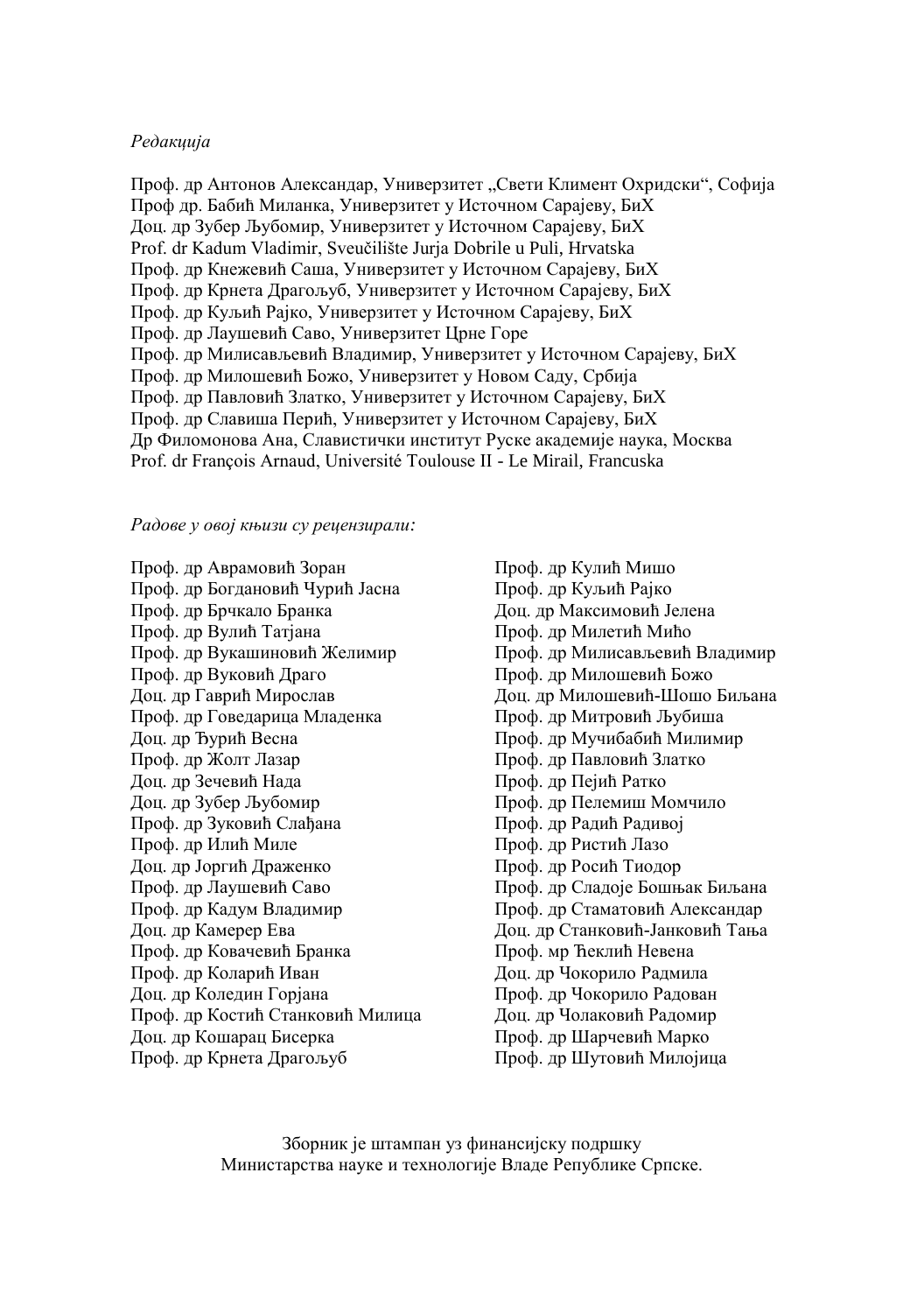Универзитет у Источном Сарајеву Филозофски факултет Пале

> Посебна издања НАУЧНИ СКУПОВИ

> > Књига 8 том 2/2

# **НАУКА И ГЛОБАЛИЗАЦИЈА**

# **ФИЛОЗОФСКЕ НАУКЕ**

ЗБОРНИК РАДОВА СА НАУЧНОГ СКУПА (Пале, 17 - 19. мај 2013.)

Пале, 2014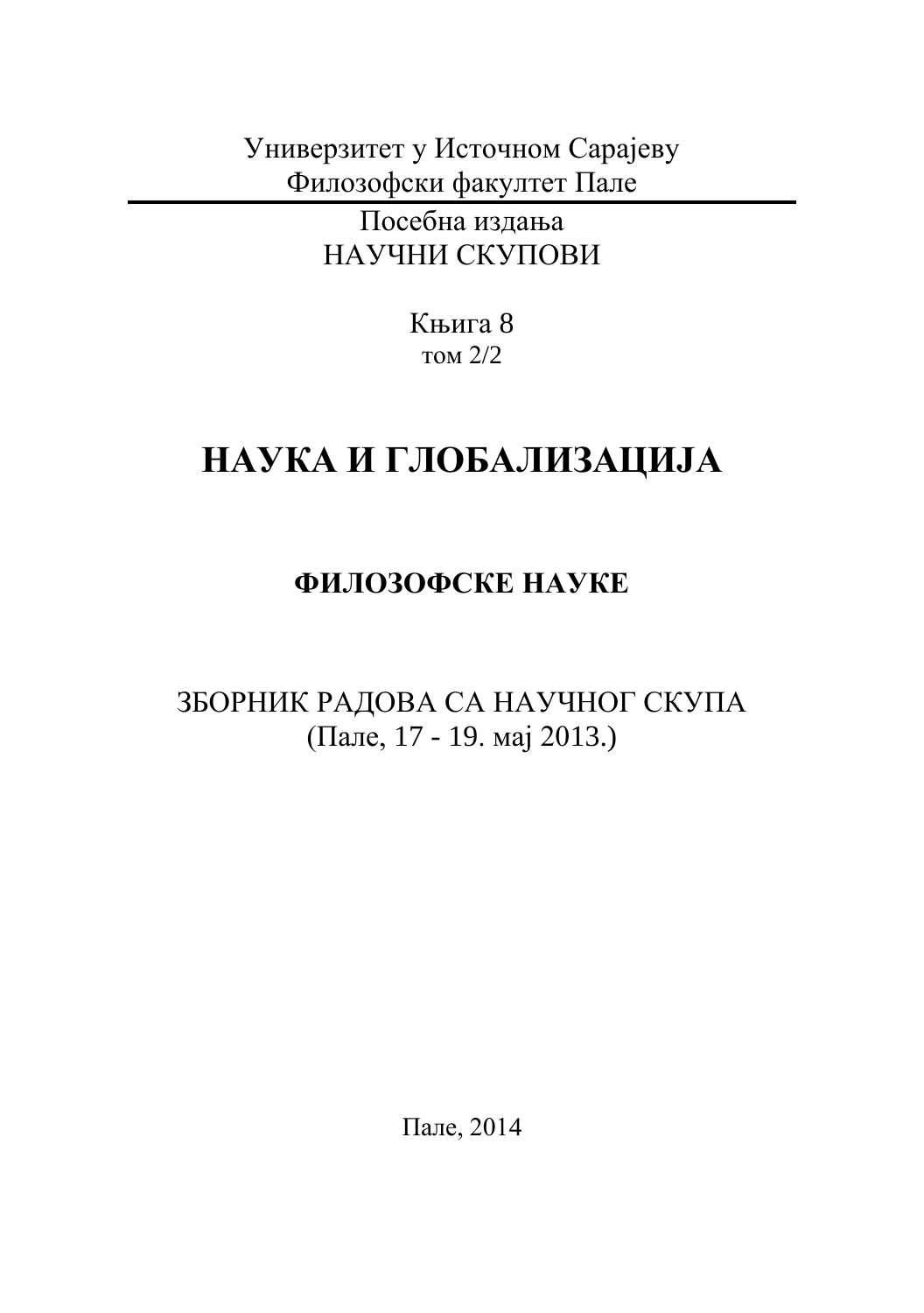#### НАУЧНИ СКУП

# **НАУКА И ГЛОБАЛИЗАЦИЈА**

## Књига 8

#### том 2/2

#### **ФИЛОЗОФСКЕ НАУКЕ**

*Издавач:* Филозофски факултет Универзитета у Источном Сарајеву

*За издавача:* Проф. др Миланка Бабић

*Главни уредник:* Проф. др Владимир Милисављевић

*Секретар редакције:* Проф. др Саша Кнежевић

*Технички уредник и компјутерски слог:* Властимир Пантић

*Лектура и коректура:* Доц. др Сања Куљанин Доц. др Биљана Самарџић

*Штампа:* "DIS COMPANY" д.о.о. Пале

*Тираж:* 300 примјерака

Пале, 2014

COBISS.RS-ID 4278552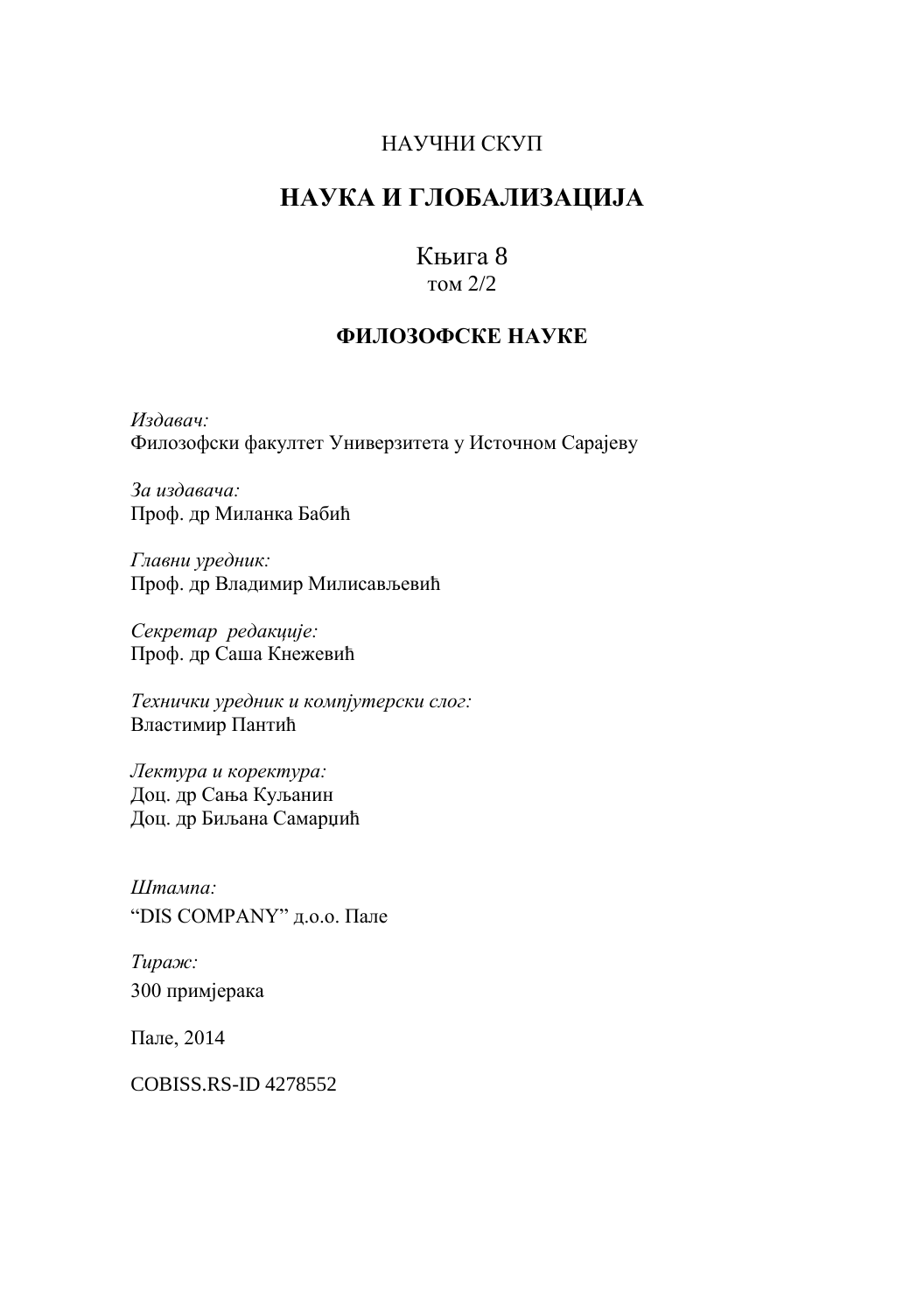Dejan M. Stanković<sup>\*</sup> Milja B. Vujaĉić Institute for Educational Research Belgrade

Pregledni rad

### INTERNAL MONITORING AND EVALUATION OF IN-SERVICE TEACHER TRAINING PROGRAMS**\*\***

#### *Introduction*

In-service teacher training (INSET) is a potent way of improving teaching and learning. To fulfill this potential, training programs need to be of a high quality. Although quality assurance may vary across different educational systems, monitoring and evaluation are commonly seen as powerful tools for assuring quality in education. Monitoring can be defined as continuous data-gathering on ongoing activities or processes. Evaluation, on the other hand, is a judgment about the level of completion of certain standards, usually standards of merit and worth. Although evaluation might be understood as an informal reasoning, here we have in mind the kind of judgment that is more formal and systematic and based on some sort of research.

In the field of in-service teacher training, monitoring and evaluation should help us reveal how particular programs work, and with what results: whether we are accomplishing our goals, and how efficiently; what needs a complete change and what requires only a fine tuning, etc. Monitoring and evaluation programs can be implemented at different levels (from a central to a school level) and by actors with different functions within the INSET system: governing bodies; funding agencies; providers and participants (schools and teachers). With the recent trend of numerous services in education being delegated by the state to private agencies and civil society organizations, an old dilemma – how to arrange quality-assurance systems in education – has gained a new momentum. The local aspect of quality assurance grows in importance even more when central mechanisms are shown to be ineffective. Even if these mechanisms are sufficiently enhanced, their impact on quality improvement in INSET would remain limited against the potentials of local elements, especially in times when education quality becomes partly more decentralized, more contextual and variable.

 $\overline{a}$ 

<sup>\*</sup> dstankovic@rcub.bg.ac.rs

<sup>\*\*</sup> *Note.* This article is the result of the projects "Strenghtening the evidence based practice of education civil society organizations" financially supported by Open Society Institute, "From encouraging initiative, cooperation and creativity in education to new roles and identities in society" (No. 179034) and "Improving the quality and accessibility of education in modernization processes in Serbia<sup>"</sup> (No 47008), financially supported by the Ministry of Education, Science and Techological Development of the Republic of Serbia (2011-2014).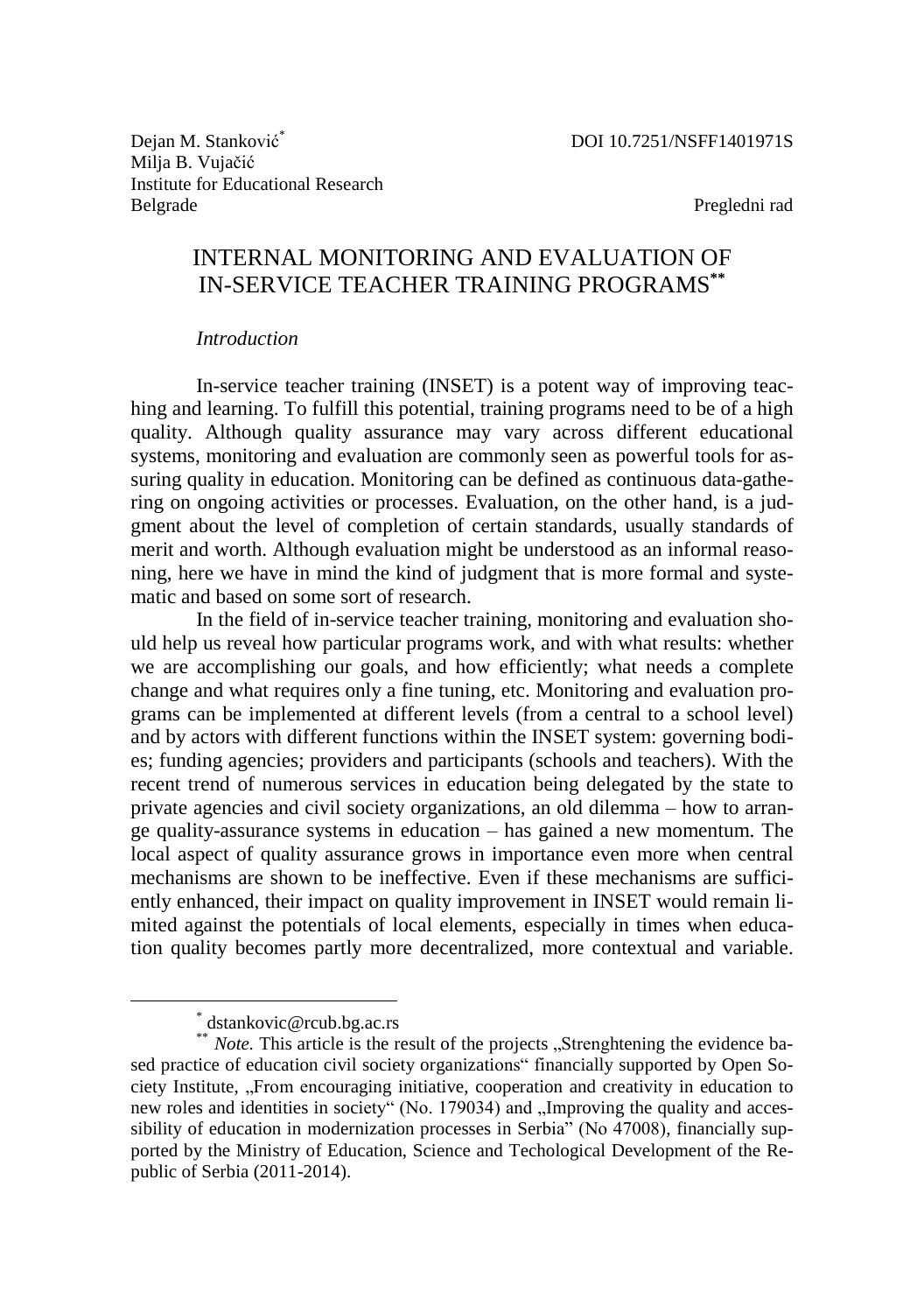All this leads to a growing awareness of the importance of the local role in defining and achieving quality.

In the field of INSET, this means that the genuine concern about program quality, as perceived by its providers, will lead to attempts of improvement. These attempts may involve internally initiated and organized monitoring and evaluation of training programs. We argue that these efforts are typically more effective and more reasonable when compared to remotely and centrally prescribed general measures. In fact, we would argue that schools and teachers should have an even bigger say in the quality assurance of INSET programs – after all their professional development is at stake here. The "advanced scenario" of an INSET quality assurance has it that teachers are supposed to make responsible and informed decisions as to whether participation in the program would be in the best interests of the school, teachers and students. An informed decision would then lead to a number of questions being posted to program providers, including asking what the effect of the program is so far, and what evidence is there to confirm this. So, in this "advanced scenario", a better market position would include those providers who are able to display the quality of their programs. In this, internal monitoring and evaluation performed by program providers may have a worthy marketing function, such as program promotion.

Internal monitoring and evaluation has other important functions, too. Data gathered in this way may guide efforts to improve a program in order to better accommodate the needs and goals of its participants (*program development*). Furthermore, those data can be used to report to licensing agencies and other stakeholders (*accountability*). Finally, monitoring and evaluation programs provide data that can be of *wider social importance*. Analysis of these data may point to possible problems in current educational practice, or indicate possible solutions which proved especially effective during the course of the INSET program. Those are the experiences and the knowledge that should be visible and present in policy and expert forums dealing with the development of education.

#### *The local context*

A new system of in-service teacher training in Serbia was introduced in 2003: staff development became obligatory; the offer of training programs became more liberalized; the choice of programs became more decentralized and autonomous; important elements of quality assurance were established such as an accreditation process, etc. The new system led to notable increase of attendance on teacher-training programs. Nevertheless, analysis suggests that the system faces serious problems, with a significant impact on its effectiveness (Stanković, 2011; Вујачић и др., 2011; Пешикан и др., 2010; Џиновић, 2009). It can be argued that the biggest problems of the current system are to be found in its quality assurance.

The Institute for Educational Research (in Belgrade, Serbia) is an organization which deals with educational research, and the dissemination and appli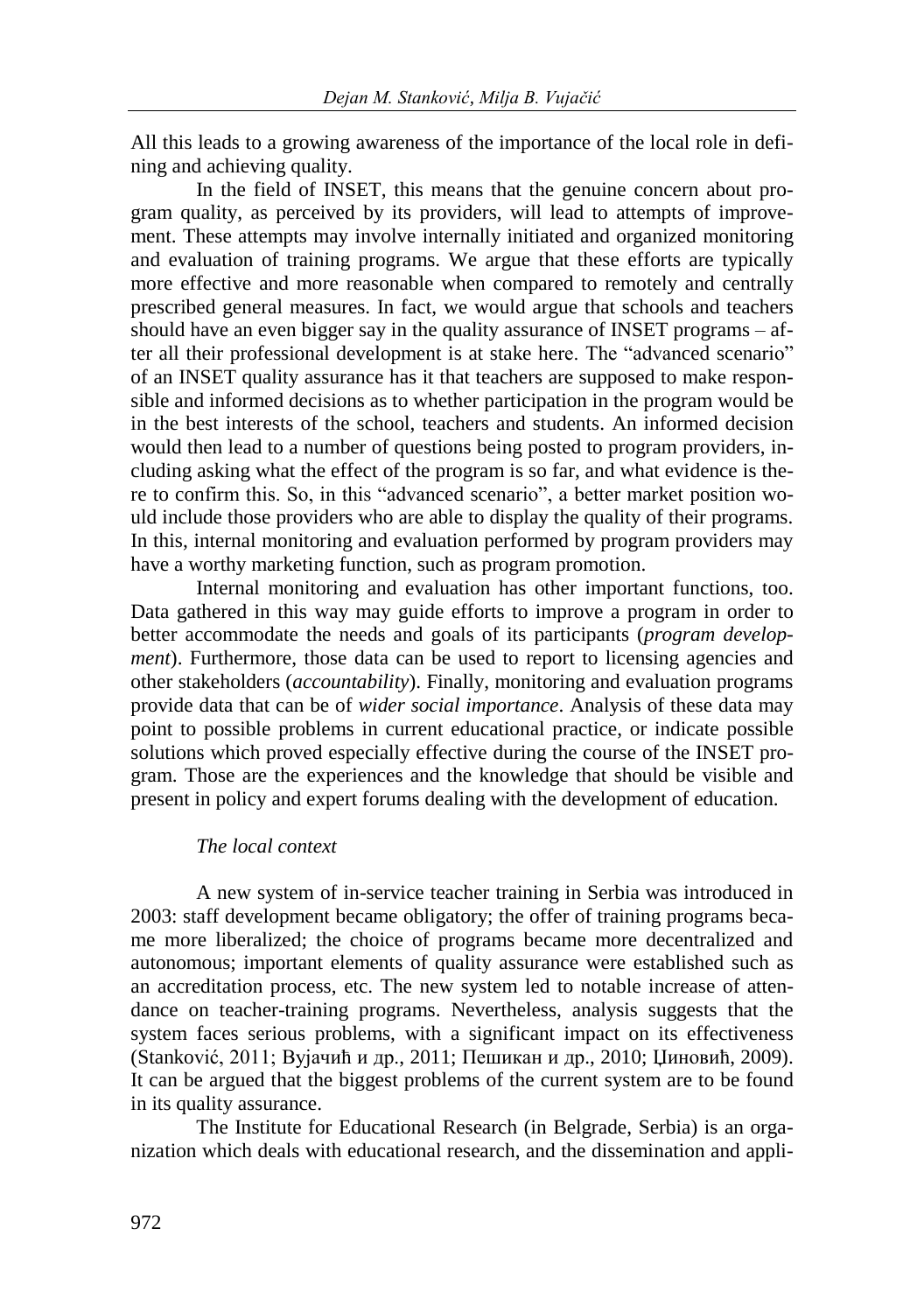cation of its results as regards educational practice. It is one of the largest providers of in-service teacher training in Serbia. In 2011, the Institute offered seven nationally accredited training programs, duly following all mandatory guidelines for documenting and monitoring training programs. In some instances, it has made additional efforts to assess their merits. Nevertheless, there is no internal systematic approach to the documenting, monitoring and evaluation of its teacher-training programs.

#### *The project*

In 2011, the Education Support Program of the Open Society Institute commenced its international initiative 'Strengthening the evidence-based practice of educational civil-society organizations'. It has involved organizations interested in the joint development and field testing of data-gathering strategies for educational CSOs, in order to maximize 'the organizational and social value and utility of the data emerging from their daily work'. The initiative has offered the Institute for Educational Research an opportunity to take an in-depth look at its own undertakings, and possible ways to improve its monitoring and self-evaluation practices.

In the following sections, we will present the model of internal monitoring and evaluation of INSET programs that resulted from this project, its development and testing, and the lessons we have learned from these activities.

#### *Development of the model*

Efforts to create a new organizational approach for the monitoring and evaluation of teacher-training programs begun with the analysis of both national requirements for program evaluation, and the evaluative practices employed in that respect by the Institute for Educational Research. Both analyses sought to answer what kind of data were being gathering, in what manner, and for what purposes.

Although national guidelines imply using additional forms of evaluation, what is required from program providers is a one-page evaluation questionnaire and a written report from educators. The questionnaire measures teachers' perceptions and satisfaction with a given training program (including brief biographical data, 10 close-ended questions about the topics and methods, trainers, and working conditions, plus space for additional comments). The educators' report comments briefly on where the training was held, and answers to two open-ended questions about the positive aspects and possible difficulties of particular training. These requirements for program evaluation are very modest and they seem to be routinely executed. Their validity is not certain (Џиновић, 2009) and is not clear that they have a real application (Пешикан и др., 2010).

The evaluative practices of the Institute were analyzed from a sample of two training programs. While both teams of teacher educators have followed na-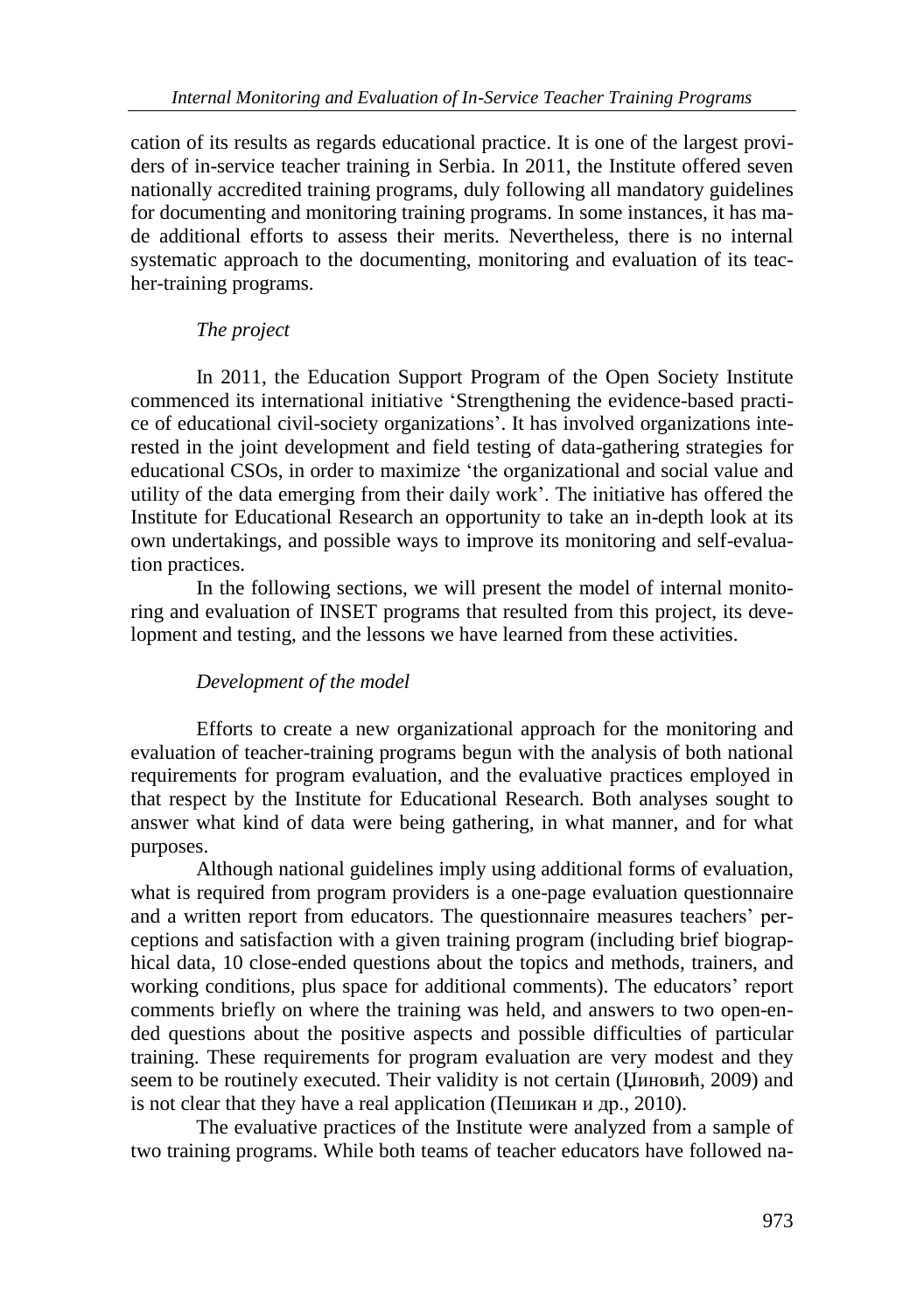tional requirements, additional activities differ. One team used to have an additional evaluation questionnaire, and the team occasionally used training sessions for research purposes (Аврамовић и др., 2009; Аврамовић и Вујачић, 2010). The team of educators involved with the other training program had more comprehensive stance towards self-evaluation, devoting one training session to a sort of interactive evaluative discussion, using additional questionnaires, analyzing and publishing its results (Шефер и Радишић, 2010).

In parallel with these analyses, we have reviewed the literature in the field of program evaluation (Lancaster, 1983; Weiss, 1998; Frechtling, 2002) and more specifically, with regards to the evaluation of teacher-training programs (Guskey, 2000; Haslam, 2010). Furthermore, we have analyzed lists of guiding principles of several national evaluation associations (specifically Canada, the US, France, and Germany), particularly the program evaluation standards of the Joint Committee on Standards for Educational Evaluation (2011). The Committee's utility, feasibility, propriety, accuracy and accountability standards have been useful guidelines for thinking about varying issues of program evaluation.

The results of these analyses have provided a good foundation for outlining a draft model for the internal monitoring and evaluation of INSET programs.<sup>1</sup> This draft has been discussed within the organization, tested and continuously revised. The final model was published in a manual for program providers (Станковић и Вујачић, 2011).

#### *The model*

The model for the internal monitoring and evaluation of in-service teacher training programs is an organizing framework for varying types of activity, which providers might employ in order to review the quality of their training programs. Before describing the main parts of this framework, we will draw attention to its key features.

#### Key features

The model is principally intended *for program authors and providers*. For this reason, although the summative function is by no means neglected, *the formative purposes are central* to this model. In other words, the model puts *improvement before accountability*, even though the two are often inseparable. Further, the model assumes efforts which are primarily *internal* in relation to program providers. Although some of the incentives for using such a model might be of an external character, it is basically an internal endeavor – program providers appraising their own undertakings.

 $\overline{a}$ 

 $1$  Although, the initial project terminology favored the concept of data-gathering methodology, during the course of the project it became clear that more appropriate concepts would be those related to monitoring and evaluation.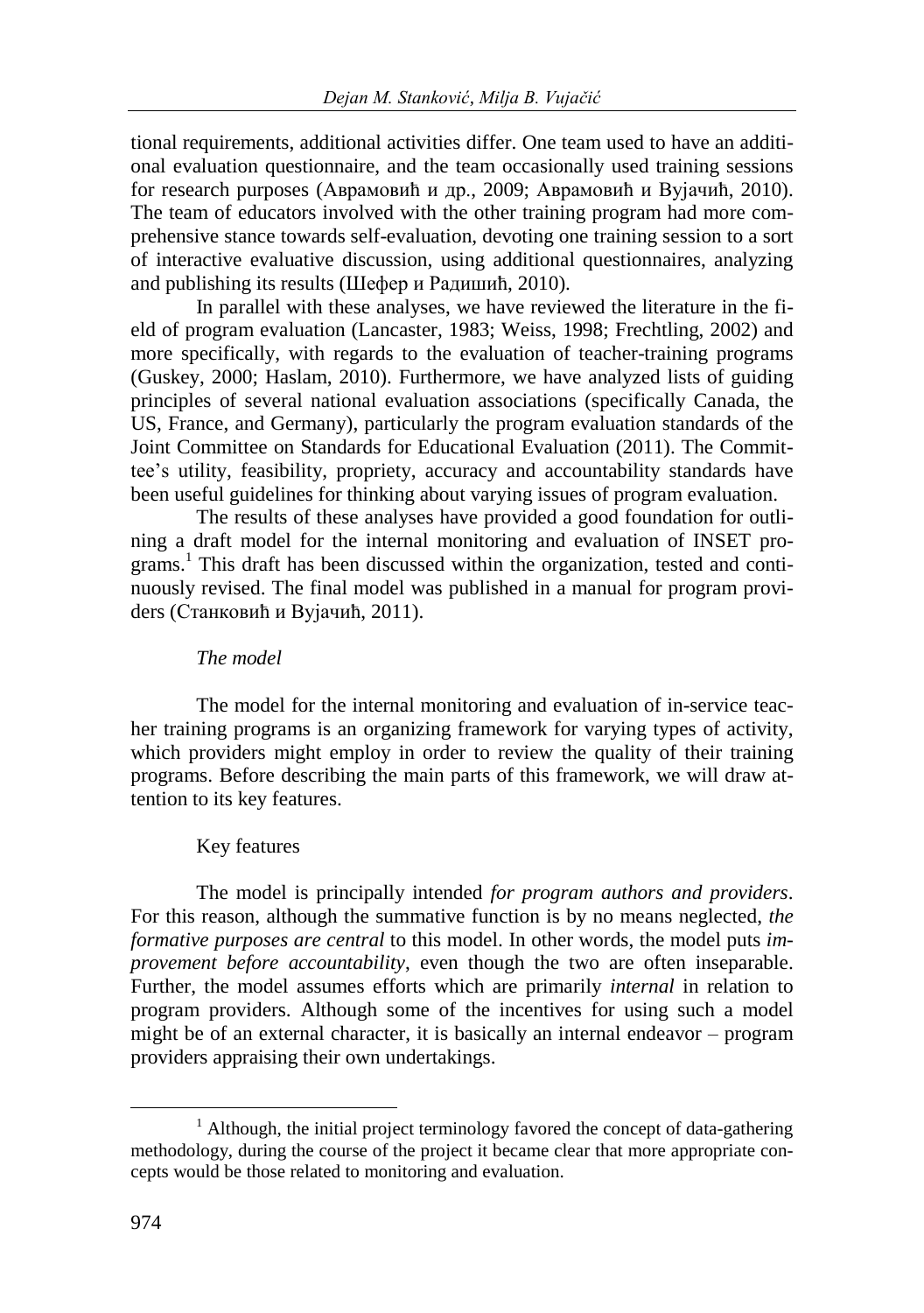Another core assumption of the model is that the complex interaction between a program and its *context* is the leading factor which affects a program's implementation and its results (see Figure 1). School conditions, policies and practices – as well as teachers' knowledge, attitudes, and motivation – forcefully shape a program's destiny, though high-quality programs do manage to accommodate and stimulate desired change.



Figure 1: Inter-relatedness of a school context and the training program

The model embraces a pragmatic stance in relation to data-gathering methodology. It favors *methodological pluralism*: suitable methods are those which provide valid and accurate data, regardless of individual methodological preferences. Hence, the model supports a mixed-method approach which rationally connects quantitative and qualitative methodologies. Generally speaking, all data about training programs come from three sources (see Figure 2). The first of these sources is people: teachers, students, parents, principals, etc. The second comprises products which, in a school context, may include organizational plans and reports, teacher and student portfolios, etc. The third data source is events: different pedagogical situations and interactions, such as classes, extracurricular activities, staff meetings, parent-teacher conferences, etc. Depending on the type of source, suitable data-gathering methods may include questionnaires and tests, interviews and focus groups, observations and content analysis.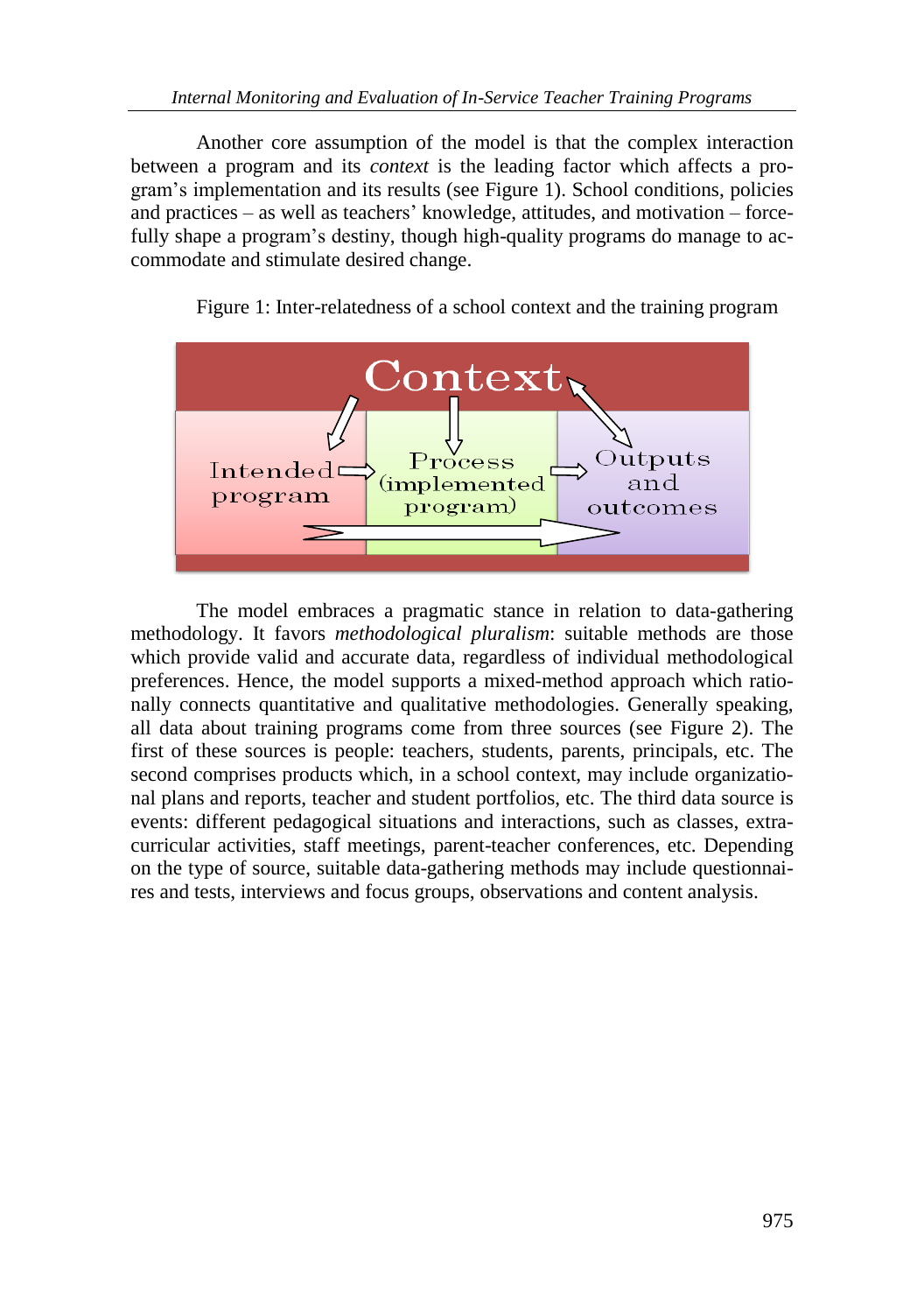



The remaining key feature of the model rests in the *integration of monitoring and evaluation* into a distinct instrument for organizational learning and development. In this way, monitoring – as a process of continuing data gathering – becomes the basic form of evaluative research. It does not, however, exclude the option of using additional forms of research designs: (quasi)experiments, *ex post facto* research, case studies, etc. However, there are a couple of reasons why this model puts forward monitoring as a main source of data about the program. Firstly, monitoring is highly appropriate for the evaluation process, since it includes data gathering which occurs during the program implementation (and even before it begins). This gives opportunities for immediate adjustments of the program to a particular group of participants. For instance, if gathered data show that participants would like to hear more real-life examples of presented innovations, then teacher educators could make use of this data for planning any further training sessions. These ongoing changes are not feasible with retrospective investigations, as is often the case, for example, with *ex post facto* research design. Monitoring program implementation, therefore, enables the basic function of evaluation: improving the program, even while it is still in progress.

The second reason for placing monitoring at the heart of evaluative research relates to the numerous and diverse contexts of program implementation, and to plentiful spontaneous and deliberate program variations. Research designs with a small number of groups of participants or schools under investigation, such as experiments and case studies, can not demonstrate how a program behaves in varied contexts, and how spontaneous or deliberate variations will affect program results. Monitoring, however, provides data on program implementation and program results from a wider diversity of contexts and realizations. This contributes to the validity and reliability of the data on which we base our evaluations.

Internal monitoring may prove to be more cost-effective than other types of evaluative research, since it may be performed parallel to program implemen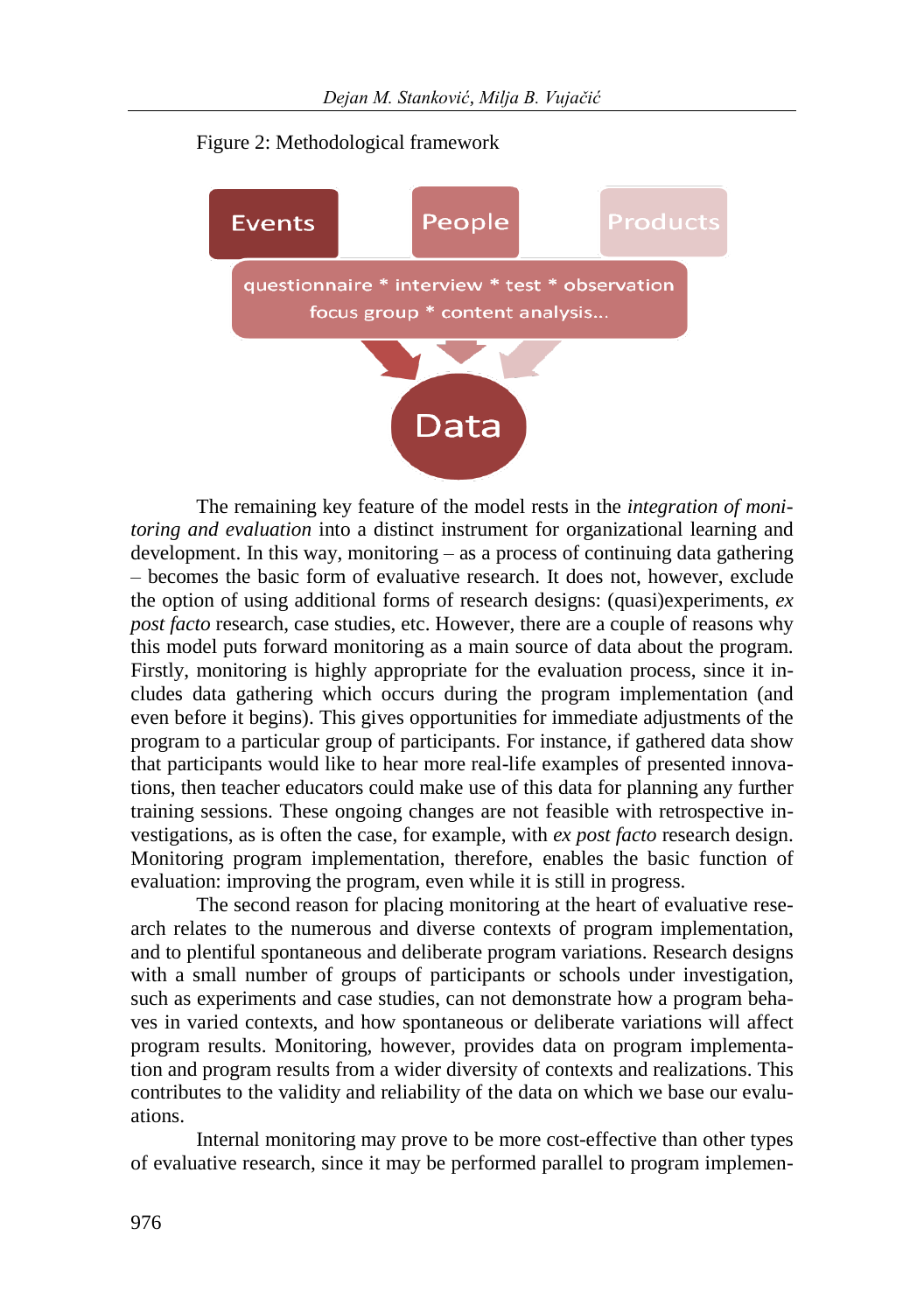tation. Other research designs can be demanding as they require hiring external researcher or place the full emphasis of teacher training on a given research. This will de-focus program implementation, or even put it on hold temporarily – a luxury that many providers can not afford. On the other hand, even those program providers who are not skilled in research may with initial external help soon become sufficiently competent that monitoring ceases to challenge them.

#### A framework for monitoring and evaluation

Traditionally, the main questions that need to be addressed by evaluators are those related to program results. What are the program outputs and what are the outcomes? Have the program goals been achieved? What are the short-term and long-term effects of the program? Besides these questions, evaluators are increasingly expected to perform process evaluation as well, addressing such questions as the following. How does the program actually work? What activities have been carried out? What kinds of problems occurred? The framework model for the internal monitoring and evaluation of INSET programs naturally includes these paramount aspects (i.e. program implementation and its results). Because the model is intended for program authors and providers, thus having primarily self-evaluative and self-improvement purposes, it also places equal importance on gathering data on the contextual aspects and changes that the intended program is experiencing. In sum, the framework for comprehensive monitoring and evaluation includes data on the main segments of training programs: the intended program; its context and implementation; and outputs and outcomes.

Figure 3: A framework for monitoring and evaluation



#### *Intended program*

Any given program must have its own 'written and filed' description, but this is by no means a one-shot activity, because programs are modified during their own ‗course of life'. Programs are affected by both spontaneous and deliberate changes. Sometimes, educators realize that – after each successive training session – some program goals have proven to be unrealistic; that some activities are redundant or ineffective; that some new training materials are especi-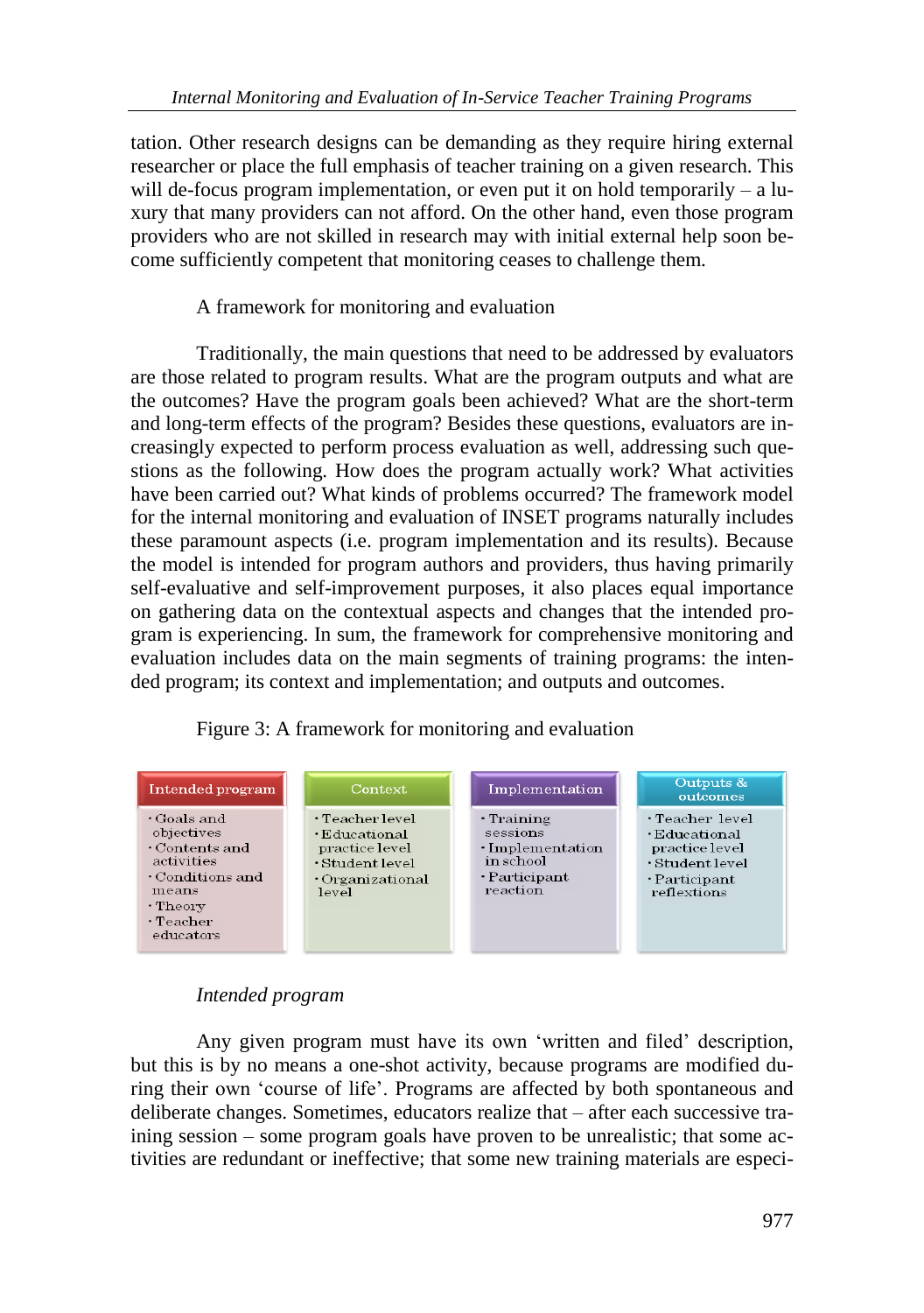ally useful. Presumably, these insights will lead to modifications which should be documented and carefully explained, so the basic documentation accurately represents the current shape of the intended program. This is important, since the intended program provides the basis for assessing what will come to be implemented (e.g. how far the implementation deviates from the initial plan) and for interpreting final outputs and outcomes. If the latter are not satisfactory, we should be able to discern whether the reasons are attributable to the plan or to its realization.

A detailed description of the program also serves to:

1) Identify the main elements that should be monitored and evaluated;

2) Explicate the program's quality standards; and

3) Explicate the links between the main elements of the program (overall program logic).

To illustrate this, we may imagine a program documentation that specifies an optimal number (e.g. 20) and the acceptable number of participants (10– 30). Having more than 30 participants, according to the explicit assumptions of authors, would prevent interactive and experiential learning, while fewer than 10 participants would not form a 'critical' number needed to successfully implement the innovations within the school. Here, we may conclude that the number of participants is an important element that needs to be documented; quality standards of this element are made clear (the optimal and acceptable number), and the links between number of participants and opportunities for learning and change are explicated as well. In this way, a program description will direct the choice of elements to be monitored and evaluated; it will help us understand why are we monitoring and evaluating these elements; it will also teach us how we should interpret gathered data.

A description of the intended program should explicate: basic information (target groups, duration, etc); goals and objectives; program activities, with detailed explications of its content, duration, schedule, etc.; materials and resources needed for effective program implementation; the theoretical background; and the professional characteristics of teacher trainers.

#### *Context*

Gathering data about the school context has at least three important functions. Firstly, it makes it possible to adjust program goals and activities to the context of its implementation, as well as to the needs and goals of program participants. For example, data about pressing problems in relation to student behavior in a given school may help trainers tailor classroom management program to fit a particular school or teachers. Data on the context may indicate potential problems with program implementation, but also suggest possible ways for preventing and/or overcoming them.

Secondly, data about the local context may serve to determine the initial state which can be compared to 'final' state, after the program completion. Re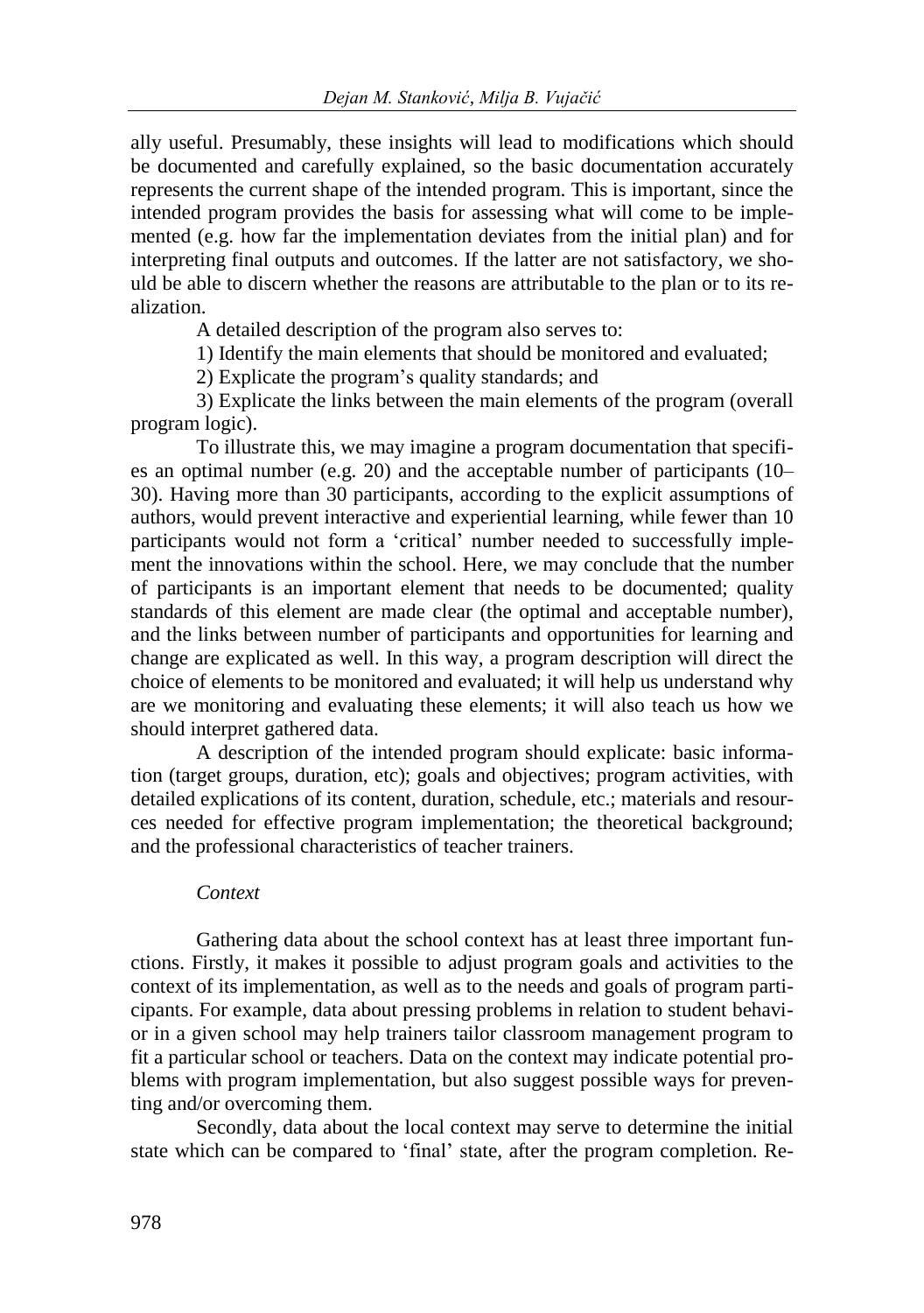sults of this comparison are some of the most important indicators of program effectiveness, both at the individual school level and the aggregate level. Ideally, this would allow the true effects of the program to be determined (i.e. the value that it adds). Analysis of the context data also provides an account of the type of school where the program has been implemented (where it had greater or lesser success), thus allowing a hypothesis of the potential effects of contextual factors on program effectiveness.

Finally, gathering data about the context allows varying educational issues for academic and policy purposes to be analyzed. For example, teachers' perceptions of their own cooperation with parents (e.g. gathered for a program which aims to develop an effective partnership between homes and school) are useful material for expert analysis and policy considerations in the field.

Contextual data will comprise data on teachers, students, educational practices and the overall school context. Nevertheless, the choice of aspects to be assessed should be selected according to the program (its goals, requirements, the target group, etc.).

Data on teachers may be related to their knowledge, skills, abilities, attitudes, beliefs, prior experience, competencies, goals, aspirations, motivation and expectations. Are the ideas conveyed by the program unfamiliar to teachers, or are they already well-known? What are teachers' experiences and competencies in the field? How motivated are teachers to take part in the program and what are their expectations?

Similarly, we would like to know about students' knowledge, skills, attitudes, competencies, behavior, etc. However, the choice should be guided by the features of the program. Most INSET programs have the ultimate goal of improving students' learning, knowledge, behavior or well-being. If one wants to establish a program's effects, the best way would be to gather data on these aspects before and after the program.

Depending on the program, the educational practice of interest might be at the level of the class or students (e.g. didactics, classroom management), at the school level (e.g. teacher collaboration, development planning), and beyond school practices (e.g. collaboration with parents and the local community). Measuring educational practices is a very demanding task, but it is especially necessary in those programs where the modification of educational practices is set as a chief indicator of a program's success.

The school context powerfully affects program implementation, so a detailed snapshot of the situation is of great importance. This set of data may comprise such aspects of the school as: size; resources; the immediate environment; policies; organization and management; climate; home–school collaboration, etc.

#### *Implementation*

Monitoring program implementation reveals similarities and differences between the intended and the implemented program; it helps us understand pro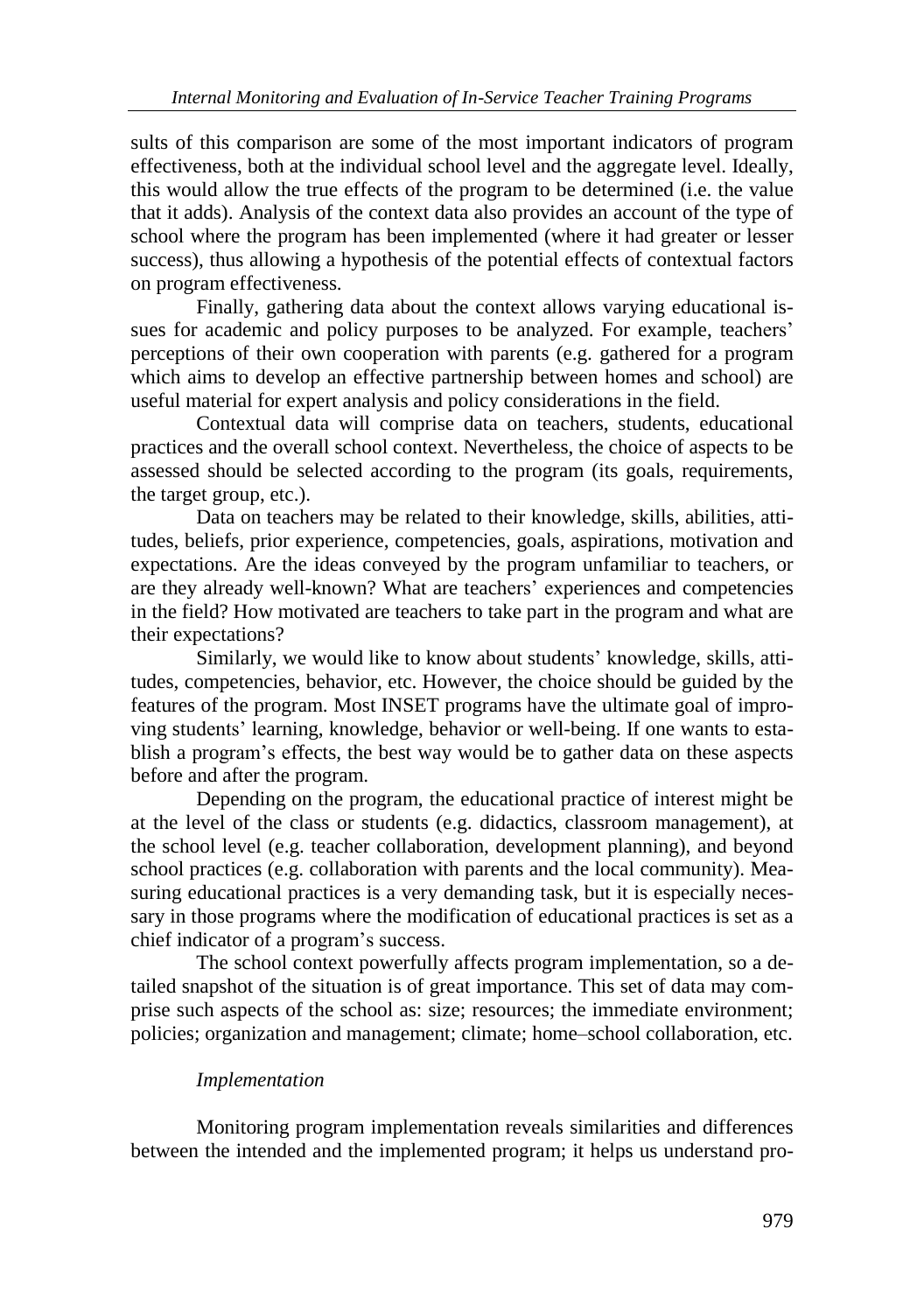gram outputs and outcomes, and suggests ways of improving the program later on.

Teacher-training programs usually involve training sessions (seminars). They may be implemented in accordance to the initial plan to a greater or lesser extent. This is something that only program providers can be aware of. Therefore, they are the prime source of this type of data. Here, monitoring may require gathering data on: content (Were all intended topics covered? Were there any new topics?); activities (Was the number / schedule / duration of activities adequate? Were the participants active?); and conditions (Was the room spacious enough? Was there adequate equipment?).

On the other hand, program providers should be interested to learn how participants perceive varying aspects of training sessions, including: content (Was it relevant / useful / coherent / understandable / interesting / innovative?); working methods (Was it interactive / experiential / inspiring / relevant?); trainers (Were they clear / prepared / competent / communicative?); time management (Was the duration / structure / tempo satisfactory?); and conditions (Were the facilities / technical equipment / technical support / refreshments / working atmosphere satisfactory?).

Many training programs include a phase when teachers actively experiment and test new ideas in the real school context. Here, monitoring should pertain to data as to what actually happened and how. Moreover, it should include data on the organizational support. This may come from school management and colleagues, and may be of a material and non-material nature (including help, encouragement, and patience).

#### *Outputs and outcomes*

Monitoring and evaluating outputs and outcomes are complex endeavors. Nevertheless, they are so essential that extra effort is needed to gain at least basic data. In fact, what we are interested in most is whether our program gives good results, whether teachers and students are benefiting from it, whether it justifies the resources and trust. Evaluating outputs and outcomes also has an important formative function: it may indicate how to further improve the program.

Outputs, as immediate program results, are to be seen as more than easily documented figures on training sessions held, number of participants, etc. It should also be understood in terms of changes in teachers' competencies, knowledge, skills, attitudes and beliefs. Program outcomes are to be understood as its indirect results, consequences that can be attributed to program outputs. Outcomes could be identified with changes in educational practice and, more importantly, changes at the level of student knowledge and behavior induced by the program.

Outputs and outcomes can not usually be measured directly – they have to be established through the analysis and interpretation of relevant data. The best methodology would be to compare pre-program and post-program data whi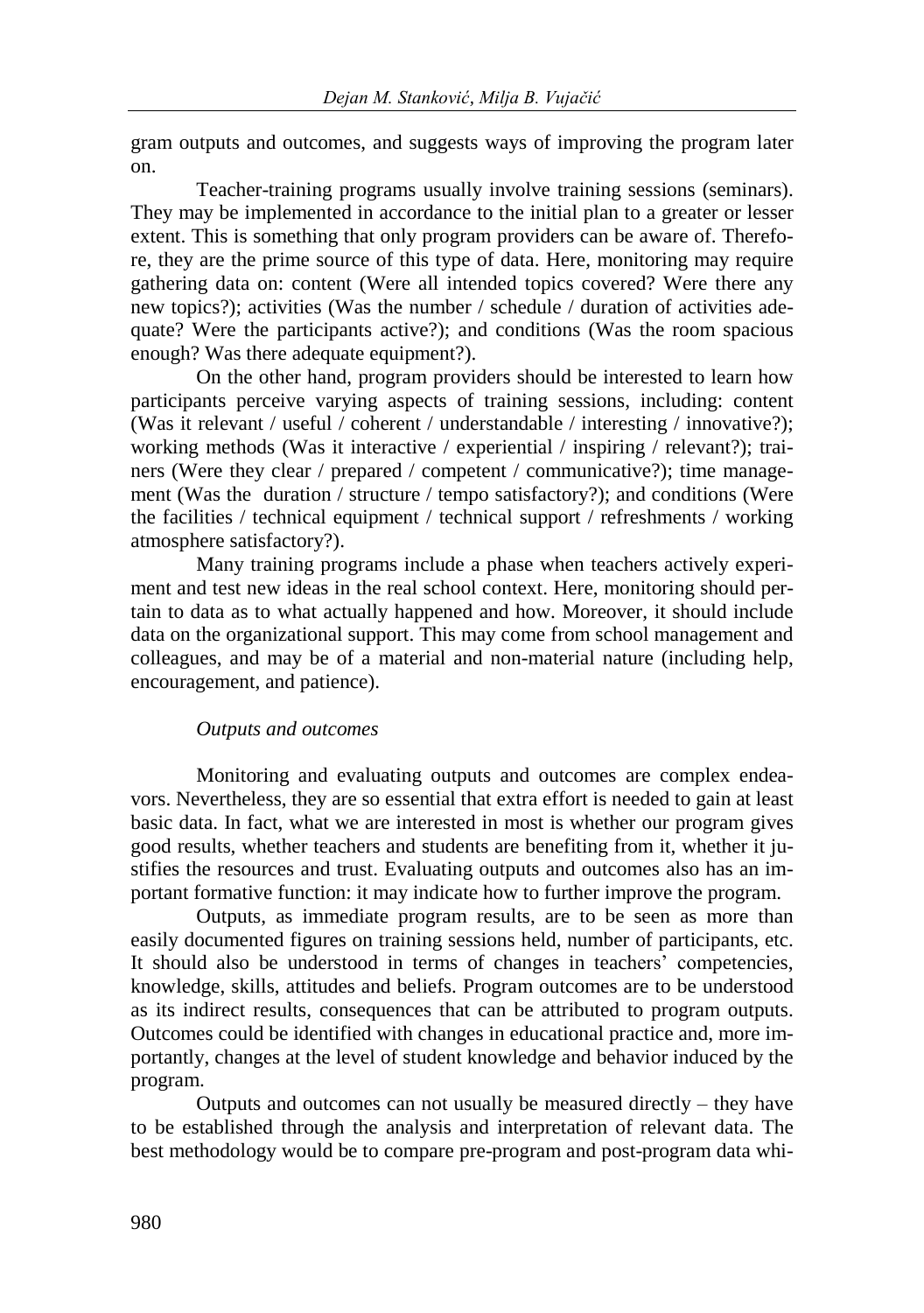le controlling for other important factors. It should be noted that a program may also lead to unintended results, which may be more or less desirable. That is why it is of great importance to be open to the varying signals that may arise from data.

Finally, we should record participants' and other beneficiaries' reflections on the program. Although these are not program results in a strict sense, they are included here because they should be gathered well after the program is completed. We are interested, for example, in how innovations have been sustained or altered, what benefits they brought and to whom, how the program looks from a distance, and how it could be improved.

#### *Testing the model*

The model for the internal monitoring and evaluation of in-service teacher-training programs was tested using a case-study design. The model was tested in one primary school on one of the Institute's training programs: 'How to think differently and in an interdisciplinary way'. This three-day school-based training program aimed to enhance teachers' competencies needed for thematic/interdisciplinary instruction and the development of children's creativity and lateral thinking (Шефер, 2005).

The whole set of data-gathering techniques was tailored to fit this particular training program. Just as the model assumed, each and every program provider should utilize their program in that the manner which best serves its intentions. Nevertheless, many of the questions used in questionnaires, focus groups and interview guides are not program specific, thus being potentially useful for monitoring and evaluating other teacher-training programs, too.

Testing began with focus groups of teachers and students; interviews were held with school principal and school advisers. This was done before the program implementation started.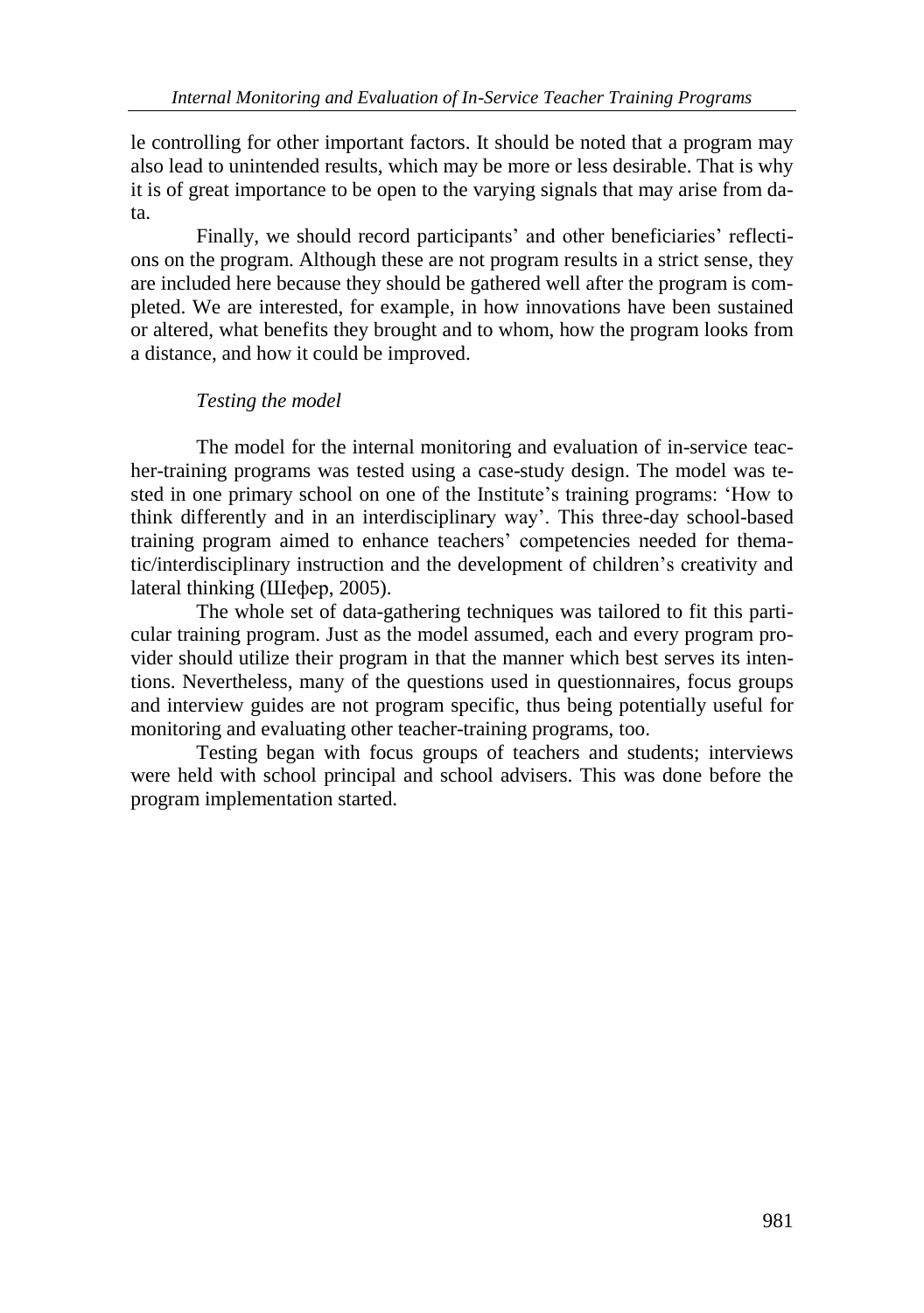Figure 4: Sample of questions for focus groups and interviews (prior to training)

#### **For teachers**:

*What would you like to change in your teaching practice? Why? Have you ever practiced thematic/interdisciplinary teaching? When? How? What do you think of it? What do you expect from the training? What do you want to learn from it?*

#### **For students:**

*What does the typical lesson look like? Do you like it? Do you have opportunities to learn through games and research projects? Do you learn together with your peers? Would you like to do that more often?*

#### **For school principals and advisers:**

*What do teachers in your school need to improve their teaching? Are you familiar with the idea of thematic/interdisciplinary teaching? Are you interested and motivated in its implementation at your school? What do you expect from this training session?* 

At the end of the first training day, participants filled out the 'context' questionnaires. There were two versions, one for teachers and one for school principals. For both questionnaires, many of the questions were taken from largescale international surveys (e.g. TIMSS, TALIS, PISA).

Figure 5: Indicators in the context-related questionnaires

#### **Teacher questionnaire**:

*biographical data, job satisfaction, school climate, working conditions, student support, implicit pedagogy, professional collaboration, teaching practice, professional development needs, teacher self-efficacy*

#### **School principal questionnaire:**

*school size, school socio-economical environment, school facilities, school resources, school climate, student discipline, biographical data, management/leadership practices, implicit pedagogies*

At the end of the second training day, a group discussion with all participants was held. The aim was to elicit their opinions on the training so far, what was difficult for them, and how this should be overcome.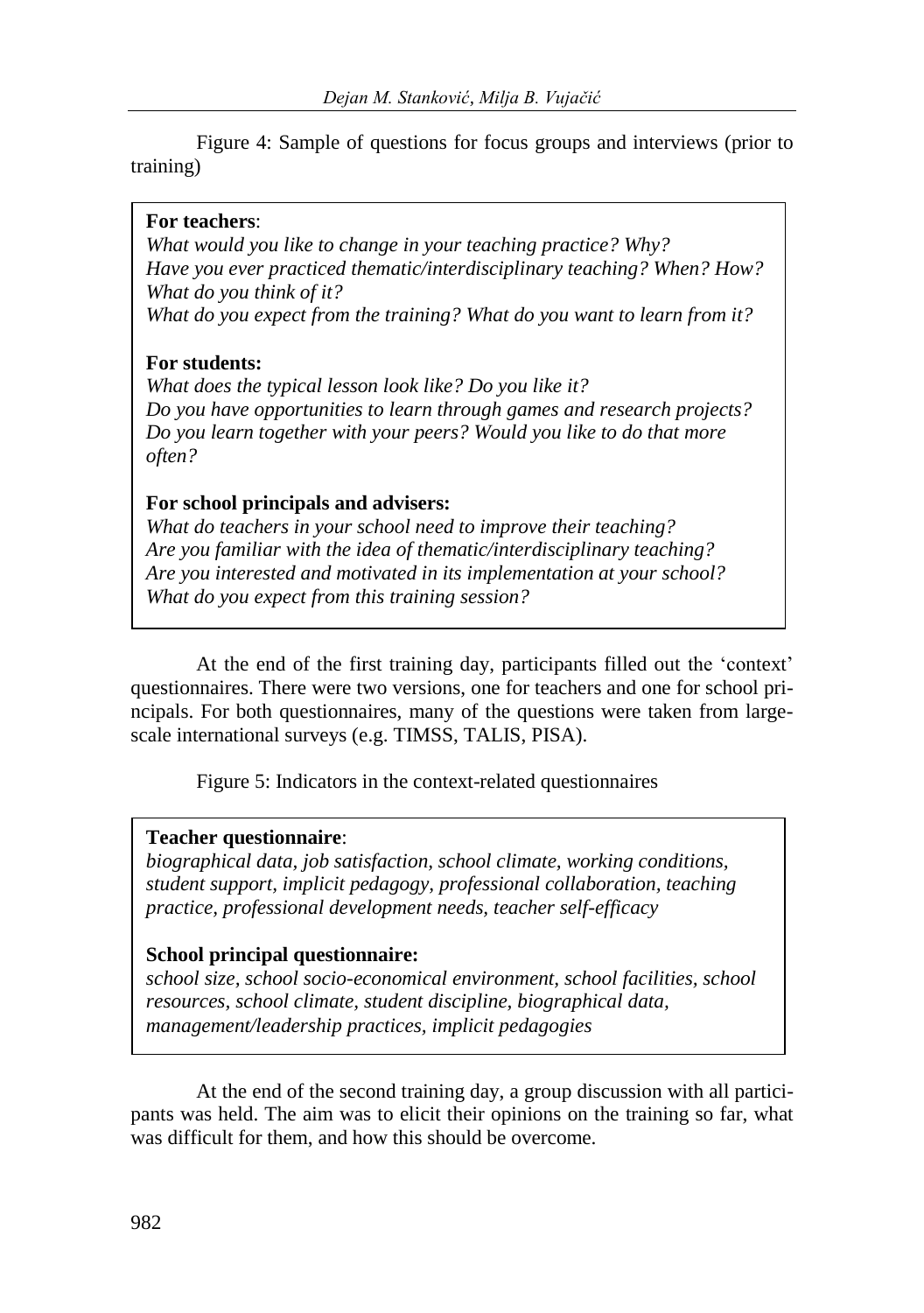Figure 6: Sample of questions for group discussion (during the training)

*Were the training topics relevant for your practice? Were the working methods appropriate? Was your prior knowledge and experience appreciated? Were the educators well prepared? Clear? Open to questions?* 

Between the second and the third training days, teachers had one month to carry out the thematic/interdisciplinary instruction they had jointly planned at previous training sessions. During this process, a couple of classes were visited, but without using any observation protocols. After the 'thematic week' was over, two interviews with individual teachers and a focus group with students were held in order to examine their opinions on the program implementation and its results.

Figure 7: Sample of questions for teachers and students (after program completion)

#### **For teachers:**

*How did you prepare thematic/interdisciplinary instruction? Did you have any new roles? What were they? What did your communication with students comprise? Did you learn anything new? Will you use this approach in future?*

#### **For students:**

*Could you tell us what you did in the classes as regards thematic instruction? Was that interesting for you? What did teachers do in these classes which differed from usual practice? Would you like classes to more often be organized in this way?*

Finally, this training program (as a rule) devotes the whole third day to presentations of what happened during the implementation of thematic/interdisciplinary instruction in the school. This gives opportunities for mutual feedback, reflection and in-depth discussion. At the end of the day, participants fill out the final evaluation questionnaire (mainly comprised of open-ended questions).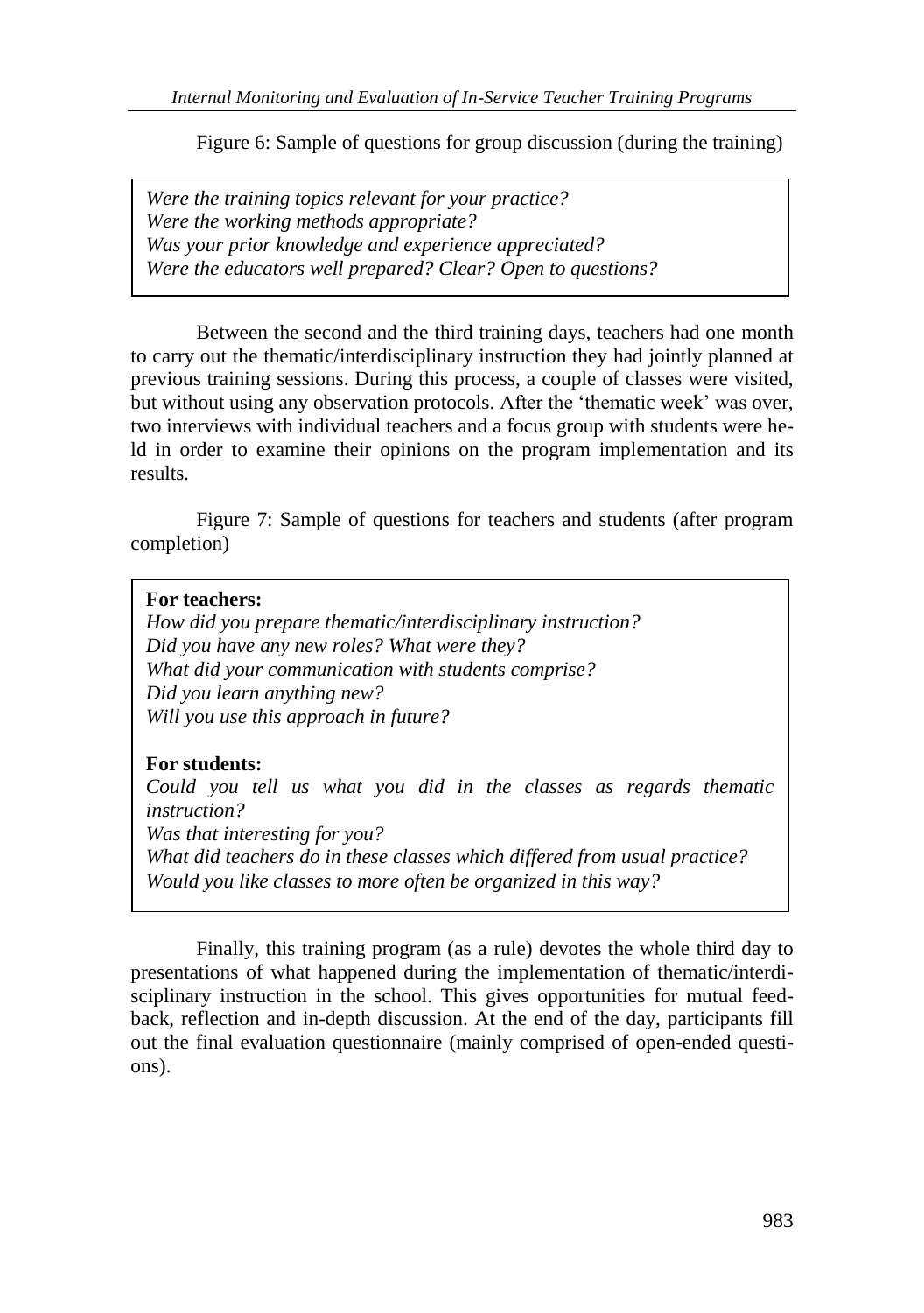Figure 8: Sample of questions from the evaluation questionnaire

*What was most difficult for students? What problems were there? What was most interesting for your students? Where were you personally most successful? Did you collaborate with your colleagues? To what extent? What has changed the most in your thinking about teaching after this training? Are students satisified with this type of instruction? Are students more succesful after having this type of instruction?*

#### *Lessons learned*

The model for the internal monitoring and evaluation of in-service teacher-training programs significantly improves the scope and the quality of data on the program, thus providing a solid foundation for drawing summative conclusions on the merit of the program overall (in all schools/contexts) and on each particular training session (in one school unit).<sup>2</sup> The formative function of the model is also very much emphasized: it is of great informative value for internal improvement efforts, $3$  and potentially for the wider community (e.g. educational authorities).

The model is more ambitious then merely documenting training facts and measuring levels of participant satisfaction (the 'happiness quotient'). In fact, a full application of the model is feasible mostly with long-term INSET programs, probably those which are part of a larger organizational or system- improvement projects. Shorter programs would entail a more unassuming datagathering approach. For example, if we want to assess how the teaching practice has changed, then instead of observing classes, we might ask students, teachers and other school professionals what they think about it.

Data gathering faces serious obstacles – two of which appear to have the greatest impact. Firstly, it seems that time is a scarce resource in schools, and a crucial resource for any data-gathering activity. Program participants might be very reluctant to set aside sufficient time. Secondly, although we will not argue that there is a general lack of awareness of the need to pay more attention to evaluation, the fact is that there is an underdeveloped culture of evaluation in Serbian schools.

 $\overline{a}$ 

 $2$  Teachers from the school used as a case study felt that the program was very good overall: useful, interesting, practical, innovative, increasing the motivation and creativity of students, etc.

 $3$  The case study clearly defined room for improvement: the theoretical part should be made more interesting if not shorter; educators should present more examples from other schools; educators should demonstrate new ideas by model teaching, etc.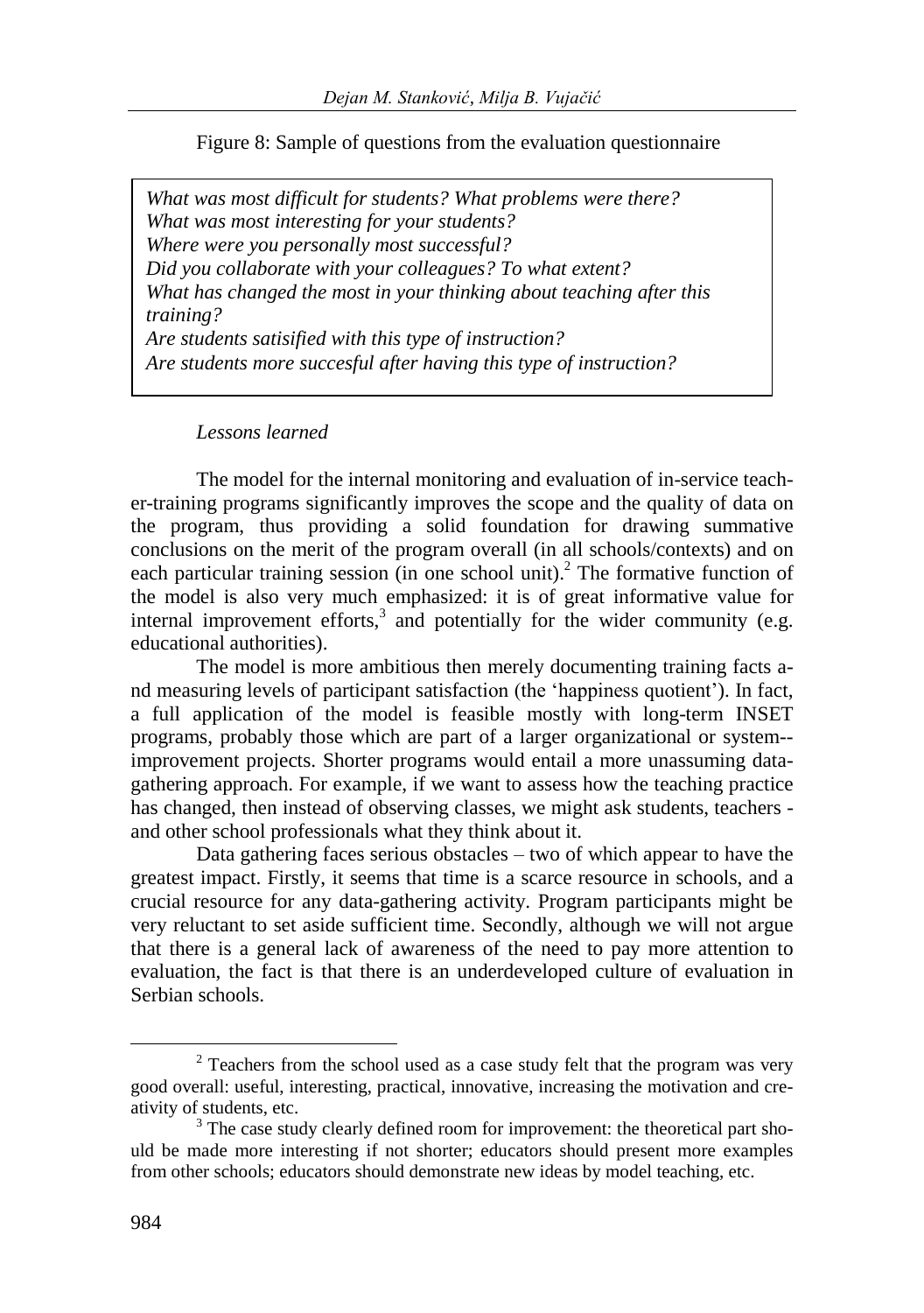Testing the model has provided a few messages to how these barriers might be overcome. The program participants should be informed thoroughly and in a timely manner about what is going to be monitored and evaluated, why and how, and for what the data will be used. Even more instrumental for mutual cooperation would be to involve program participants from the onset in designing a plan for monitoring and evaluation. This will offer the possibility for teachers to take a more active stance to data gathering as well (e.g. organizing data-gathering sessions themselves, recording the conclusions, and keeping other teacher trainers informed). This is also a way of appreciating the teachers' right to decide on important aspects of their professional development, including its evaluation.

Another lesson is that monitoring and evaluation should be efficient in relation to the resources needed (human, financial, and time resources). Therefore, it would be wise to think of different solutions to those activities which are usually time-consuming and expensive (e.g. instead of extra travel to school, teacher trainers should make the best use of new modes of communication, especially those that the Internet offers). Also, data-gathering activities should not be too demanding, redundant or tiresome. Educators should always take care not to jeopardize a program's implementation by its monitoring activities. They should avoid generating confusion or a tense atmosphere among participants which might be caused by constantly jumping from the role of trainer to that of evaluator. This leads to the next lesson learned: monitoring and evaluating needs to be carefully planned. But planning and carrying out data gathering and data analysis requires at least basic research competencies. In some instances, this will necessitate additional investments in building such capacities.

Internal monitoring and evaluation programs are not easy tasks. This is true for any authentic self-evaluative effort. Nevertheless, the potential benefits will outweigh the costs. This case study could not provide proof of this, but it definitely provided evidence that the model is a very promising tool for improving INSET programs. Now being disseminated in Serbia in the form of a manual for program providers (Станковић & Вујачић, 2011), we hope it will instigate new thinking on the quality of INSET programs in Serbia and the means for its improvement.

#### References

- Аврамовић и др 2009: З. Аврамовић, Д. Станковић, и М. Вујачић, Квалитет дидактичких знања наставника. у: Ђ. Комленовић, Д. Малинић и С. Гашић Павишић (ур.): *Квалитет и ефикасност наставе,* Београд: Институт за педагошка истраживања, 127–140.
- Аврамовић и Вујачић 2010: З. Аврамовић и М. Вујачић, *Наставник између теорије и наставне праксе*, Београд: Институт за педагошка истраживања.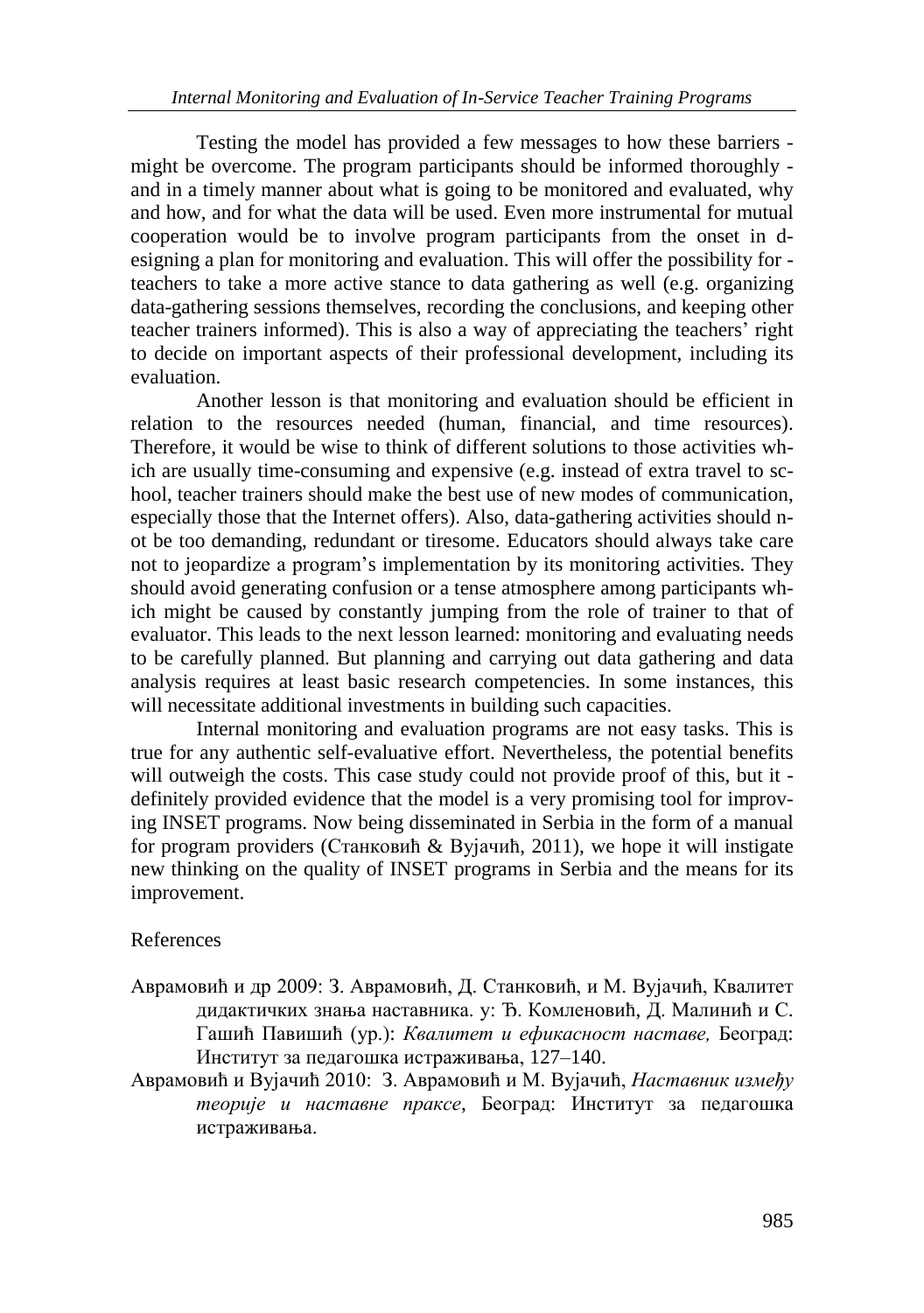- Џиновић 2009: В. Џиновић, Изазови евалуације семинара на основу искустава наставника. у: Ђ. Комленовић, Д. Малинић и С. Гашић Павишић (ур.): *Квалитет и ефикасност наставе*, Београд: Институт за педагошка истраживања, 321-333.
- Frechtling 2002: J. Frechtling, *The 2002 User-Friendly Handbook for Project Evaluation*, Arlington, VA: The National Science Foundation.
- Guskay 2000: T. R. Guskay, *Evaluating Professional Development*, Thousand Oaks, CA: Corwin Press.
- Haslam 2010: B. M. Haslam, *Teacher Professional Development Evaluation Guide,* Oxford, OH: National Staff Development Council.
- Joint Committee on Standards for Educational Evaluation 2011: *The program evaluation standards* (3rd edition.), Newbury Park, CA: Sage.
- Lancaster 1983: F. W. Lancaster, *Guidelines for the Evaluation of Training Courses, Workshops and Seminars*, Paris: UNESCO.
- Пешикан и др 2010: А. Пешикан, С. Антић и С. Маринковић, Концепција стручног усавршавања наставника у Србији – између прокламованог и скривеног модела. *Настава и васпитање*, 59 (2), 278–296.
- Шефер 2005: Ј. Шефер, *Креативне активности у тематској настави*, Београд: Институт за педагошка истраживања.
- Шефер и Радишић 2010: Ј. Шефер и Ј. Радишић, Креативност и интердисциплинарност у нашој настави, *Настава и васпитање*, 59 (2), 205– 223.
- Станковић 2011: D. Stanković, Sistem profesionalnog razvoja nastavnika u Srbiji: glavne teme i pravci razvoja. u: T. Vonta & S. Ševkušić (eds.): *Izzivi in usmeritve profesionalnega razvoja učiteljev / Izazovi i usmerenja profesionalnog razvoja učitelja,* Ljubljana: Pedagoški inštitut v sodelovanju z Inštitutom za pedagoška istraživanja Beograd, 87-101.
- Станковић и Вујачић 2011: Д. Станковић и М. Вујачић, *Праћење и вредновање програма стручног усавршавања наставника: Приручник за ауторе и реализаторе програма*, Београд: Институт за педагошка истраживања.
- Вујачић и др 2011: М. Вујачић, Ј. Павловић, Д. Станковић, В Џиновић, и И. Ђерић, *Представе о образовним променама у Србији*, Београд: Институт за педагошка истраживања.
- Weiss 1998: C. H. Weiss, *Evaluation methods for studying programs and policies. (2nd edition),* Upper Saddle River, NJ: Prentice Hall.